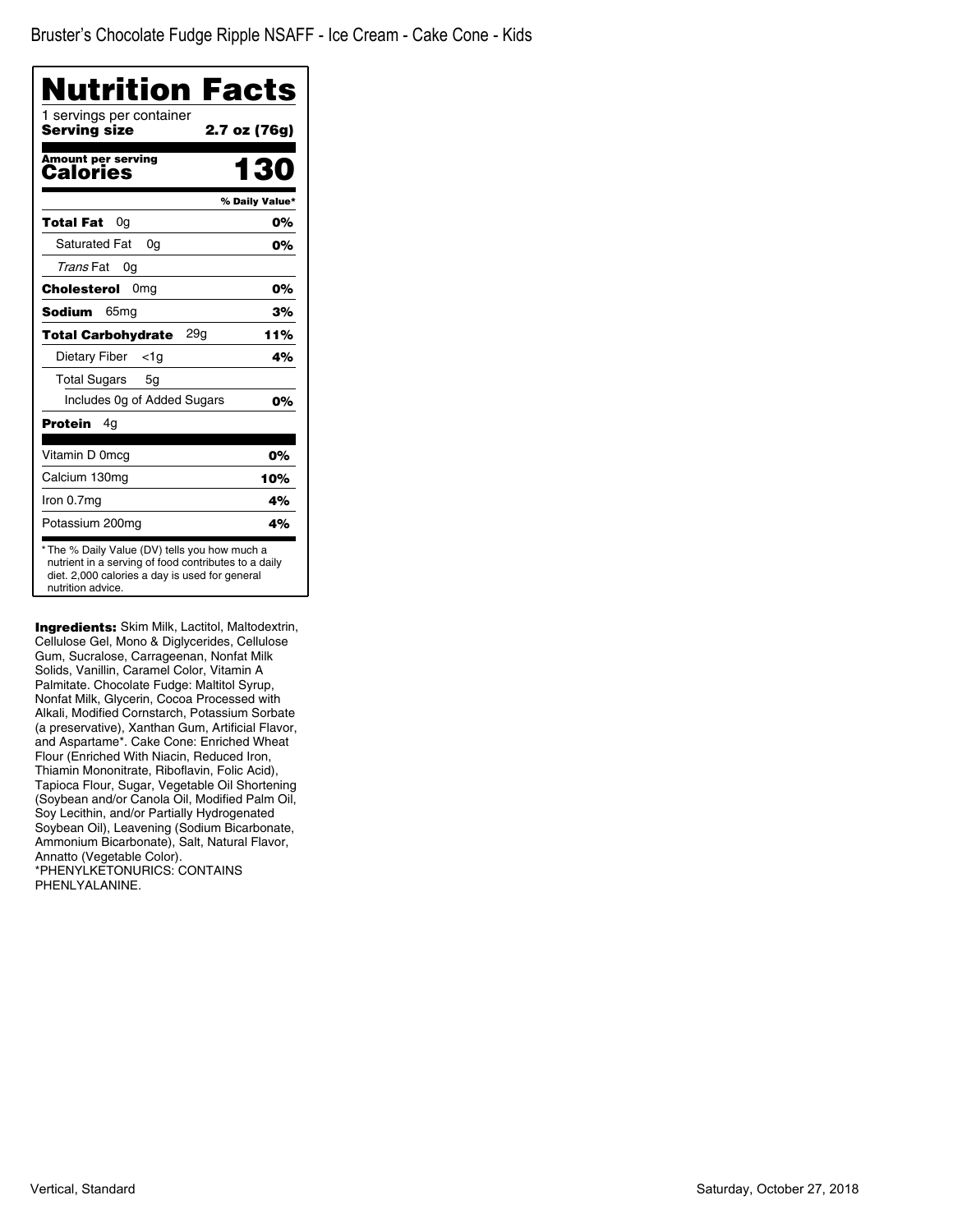| Nutrition Facts<br>1 servings per container |                |
|---------------------------------------------|----------------|
| Serving size                                | 5.2 oz (146g)  |
| <b>Amount per serving</b><br>Calories       |                |
|                                             | % Daily Value* |
| <b>Total Fat</b><br>0g                      | 0%             |
| <b>Saturated Fat</b><br>0q                  | 0%             |
| Trans Fat<br>0g                             |                |
| 0 <sub>mq</sub><br>Cholesterol              | 0%             |
| <b>Sodium</b><br>120 <sub>mg</sub>          | 5%             |
| 52g<br><b>Total Carbohydrate</b>            | 19%            |
| Dietary Fiber<br>1g                         | 4%             |
| <b>Total Sugars</b><br>11g                  |                |
| Includes Og of Added Sugars                 | 0%             |
| Protein<br>8g                               |                |
| Vitamin D 0mcg                              | 0%             |
| Calcium 270mg                               | 20%            |
| Iron 1 mg                                   | 6%             |
| Potassium 400mg                             | 8%             |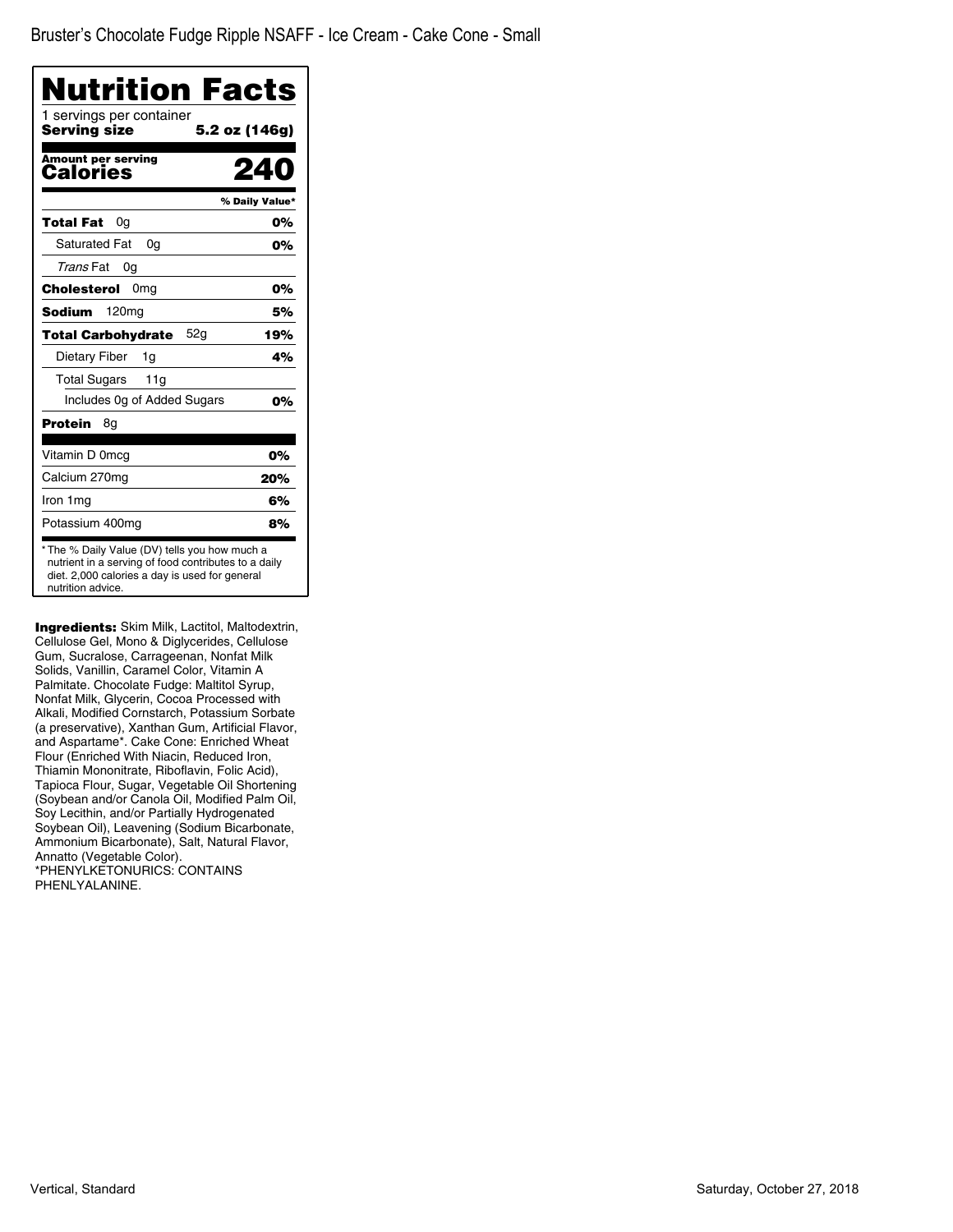Bruster's Chocolate Fudge Ripple NSAFF - Ice Cream - Cake Cone - Regular

| Nutrition Facts<br>1 servings per container |                |
|---------------------------------------------|----------------|
| Serving size                                | 7.7 oz (216g)  |
| Amount per serving<br>Calories              | 350            |
|                                             | % Daily Value* |
| Total Fat<br>0g                             | 0%             |
| <b>Saturated Fat</b><br>0g                  | 0%             |
| Trans Fat<br>0g                             |                |
| Cholesterol<br>0 <sub>mg</sub>              | 0%             |
| 170 <sub>mg</sub><br>Sodium                 | 7%             |
| 76g<br>Total Carbohydrate                   | 28%            |
| Dietary Fiber<br>2g                         | 7%             |
| <b>Total Sugars</b><br>16 <sub>q</sub>      |                |
| Includes Og of Added Sugars                 | 0%             |
| Protein<br>11g                              |                |
| Vitamin D 0mcg                              | 0%             |
| Calcium 400mg                               | 30%            |
| Iron 1.4mg                                  | 8%             |
| Potassium 590mg                             | 15%            |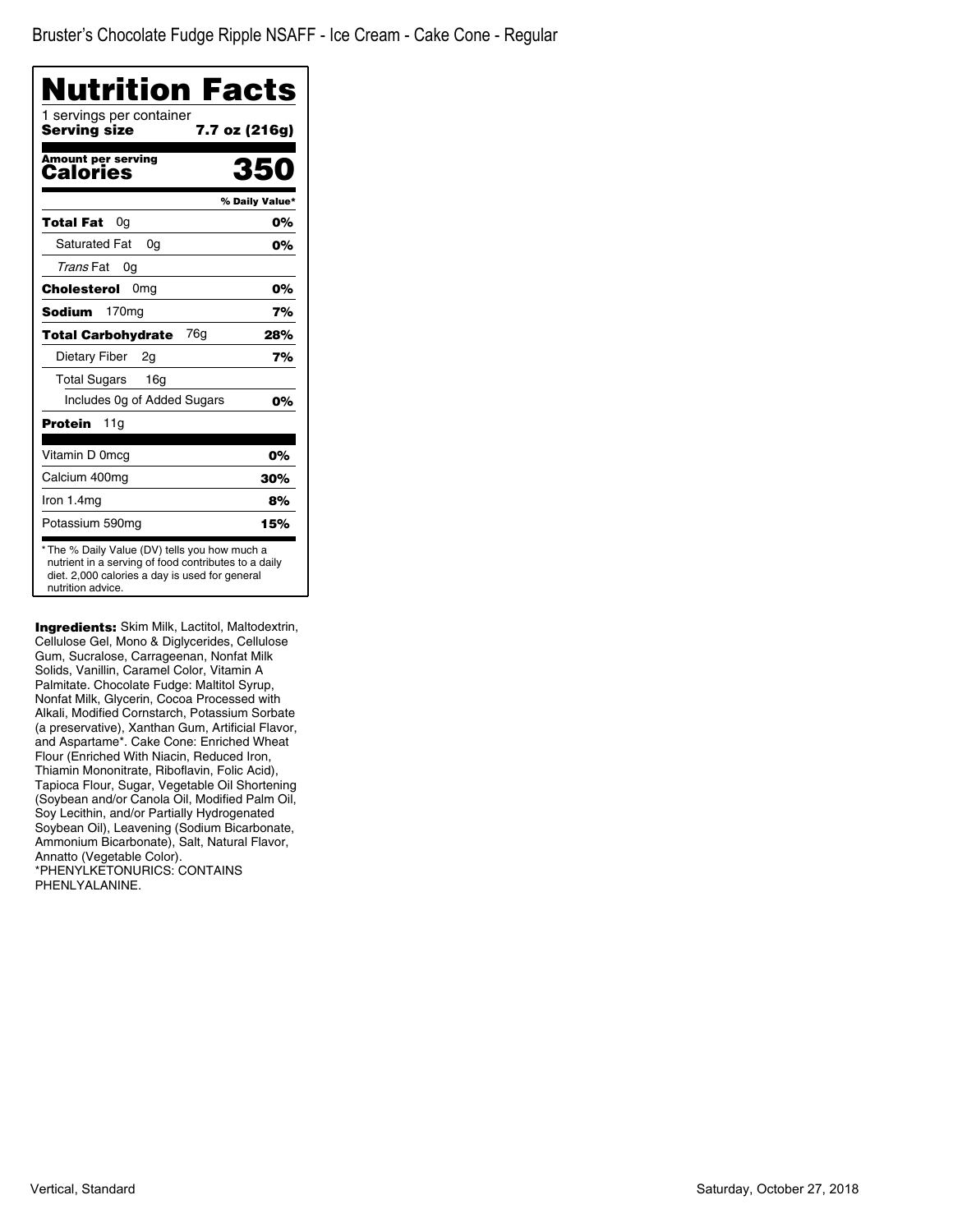| <b>Nutrition Facts</b>                   |                |
|------------------------------------------|----------------|
| 1 servings per container<br>Serving size | 10.2 oz (286g) |
| <b>Amount per serving</b><br>Calories    | 460            |
|                                          | % Daily Value* |
| <b>Total Fat</b><br>0g                   | 0%             |
| <b>Saturated Fat</b><br>0a               | 0%             |
| Trans Fat<br>0g                          |                |
| Cholesterol<br>0 <sub>mg</sub>           | 0%             |
| Sodium<br>230mg                          | 10%            |
| 99a<br>Total Carbohydrate                | 36%            |
| Dietary Fiber<br>2g                      | 7%             |
| <b>Total Sugars</b><br>21g               |                |
| Includes Og of Added Sugars              | 0%             |
| Protein<br>15a                           |                |
| Vitamin D 0mcg                           | 0%             |
| Calcium 530mg                            | 40%            |
| Iron 1.7mg                               | 10%            |
| Potassium 790mg                          | 15%            |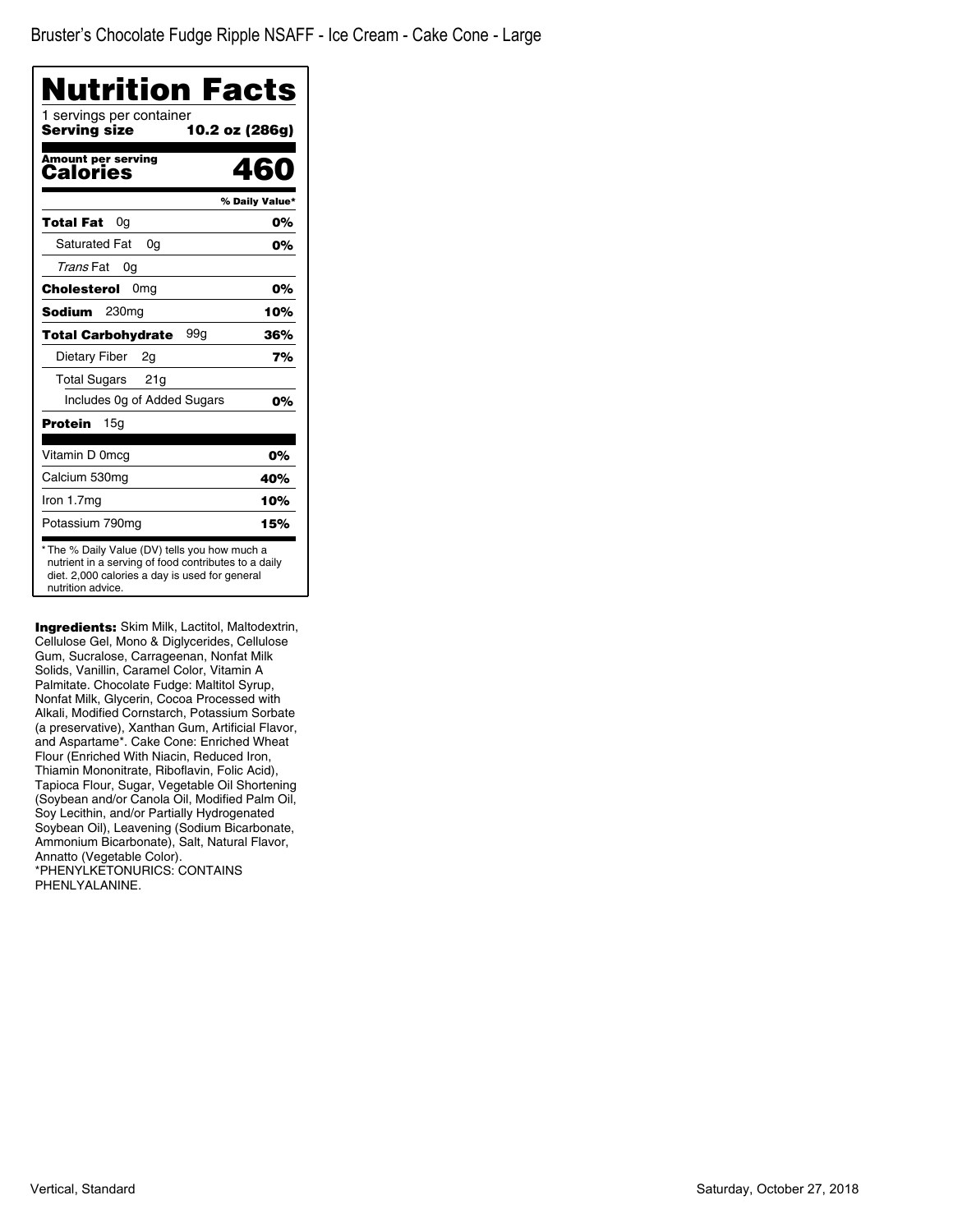| Nutrition Facts<br>1 servings per container |                |
|---------------------------------------------|----------------|
| Serving size                                | 2.5 oz (70g)   |
| <b>Amount per serving</b><br>Calories       | 11 N           |
|                                             | % Daily Value* |
| <b>Total Fat</b><br>0g                      | 0%             |
| <b>Saturated Fat</b><br>0q                  | 0%             |
| Trans Fat<br>0g                             |                |
| Cholesterol<br>0 <sub>mg</sub>              | 0%             |
| <b>Sodium</b><br>55 <sub>mg</sub>           | 2%             |
| <b>Total Carbohydrate</b><br>24a            | 9%             |
| Dietary Fiber<br>$<$ 1g                     | 4%             |
| <b>Total Sugars</b><br>5g                   |                |
| Includes Og of Added Sugars                 | 0%             |
| Protein<br>4g                               |                |
| Vitamin D 0mcq                              | 0%             |
| Calcium 130mg                               | 10%            |
| Iron 0mg                                    | 0%             |
| Potassium 190mg                             | 4%             |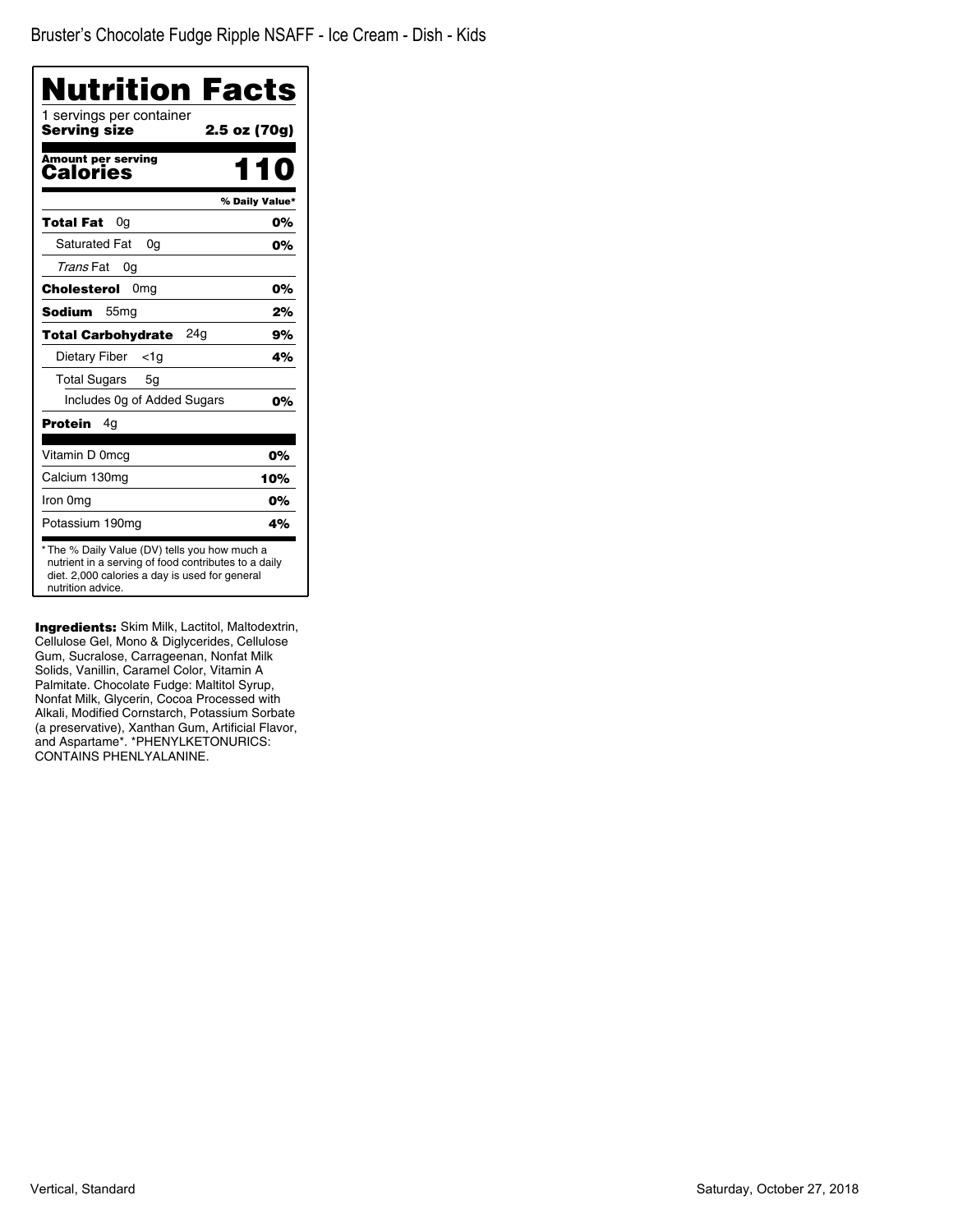| Nutrition Facts                                                                                                                                                              |                |
|------------------------------------------------------------------------------------------------------------------------------------------------------------------------------|----------------|
| 1 servings per container<br>Serving size                                                                                                                                     | 5 oz (140g)    |
| <b>Amount per serving</b><br>Calories                                                                                                                                        |                |
|                                                                                                                                                                              | % Daily Value* |
| Total Fat<br>0g                                                                                                                                                              | 0%             |
| <b>Saturated Fat</b><br>0a                                                                                                                                                   | 0%             |
| Trans Fat<br>0g                                                                                                                                                              |                |
| Cholesterol<br>0 <sub>mg</sub>                                                                                                                                               | 0%             |
| 110 <sub>mg</sub><br>Sodium                                                                                                                                                  | 5%             |
| 47g<br><b>Total Carbohydrate</b>                                                                                                                                             | 17%            |
| Dietary Fiber<br>1g                                                                                                                                                          | 4%             |
| <b>Total Sugars</b><br>11g                                                                                                                                                   |                |
| Includes 0g of Added Sugars                                                                                                                                                  | 0%             |
| Protein<br>7g                                                                                                                                                                |                |
| Vitamin D 0mcg                                                                                                                                                               | 0%             |
| Calcium 270mg                                                                                                                                                                | 20%            |
| Iron 0.7mg                                                                                                                                                                   | 4%             |
| Potassium 390mg                                                                                                                                                              | 8%             |
| * The % Daily Value (DV) tells you how much a<br>nutrient in a serving of food contributes to a daily<br>diet. 2,000 calories a day is used for general<br>nutrition advice. |                |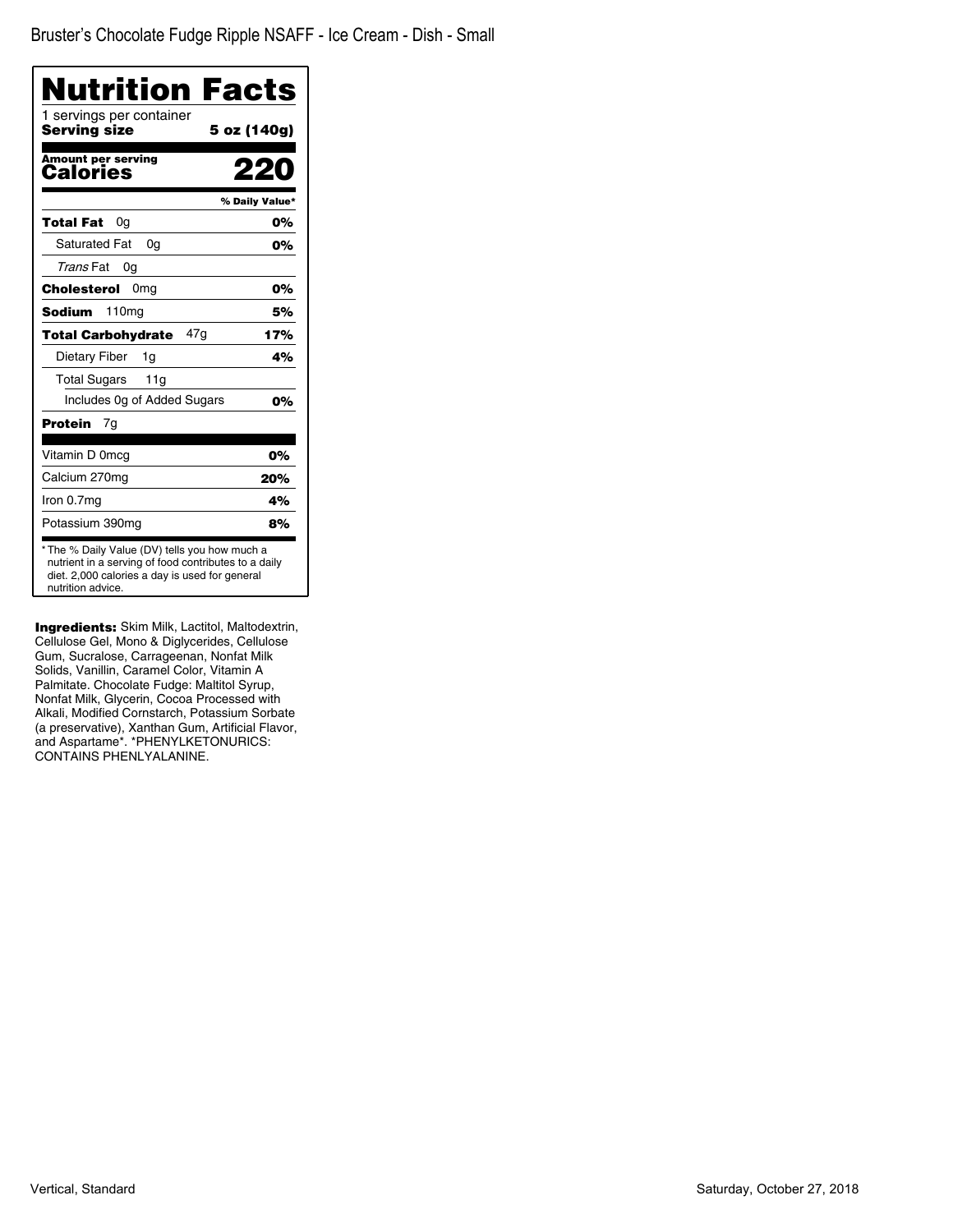| 1 servings per container<br>Serving size |                |
|------------------------------------------|----------------|
|                                          | 7.5 oz (210g)  |
| <b>Amount per serving</b><br>Calories    | 330            |
|                                          | % Daily Value* |
| Total Fat<br>0g                          | 0%             |
| <b>Saturated Fat</b><br>0g               | 0%             |
| Trans Fat<br>0g                          |                |
| Cholesterol<br>0 <sub>mg</sub>           | 0%             |
| 160 <sub>mg</sub><br>Sodium              | 7%             |
| 71g<br><b>Total Carbohydrate</b>         | 26%            |
| Dietary Fiber<br>2q                      | 7%             |
| <b>Total Sugars</b><br>16g               |                |
| Includes Og of Added Sugars              | 0%             |
| Protein<br>11a                           |                |
| Vitamin D 0mcg                           | 0%             |
| Calcium 400mg                            | 30%            |
| Iron 1mg                                 | 6%             |
| Potassium 580mg                          | 10%            |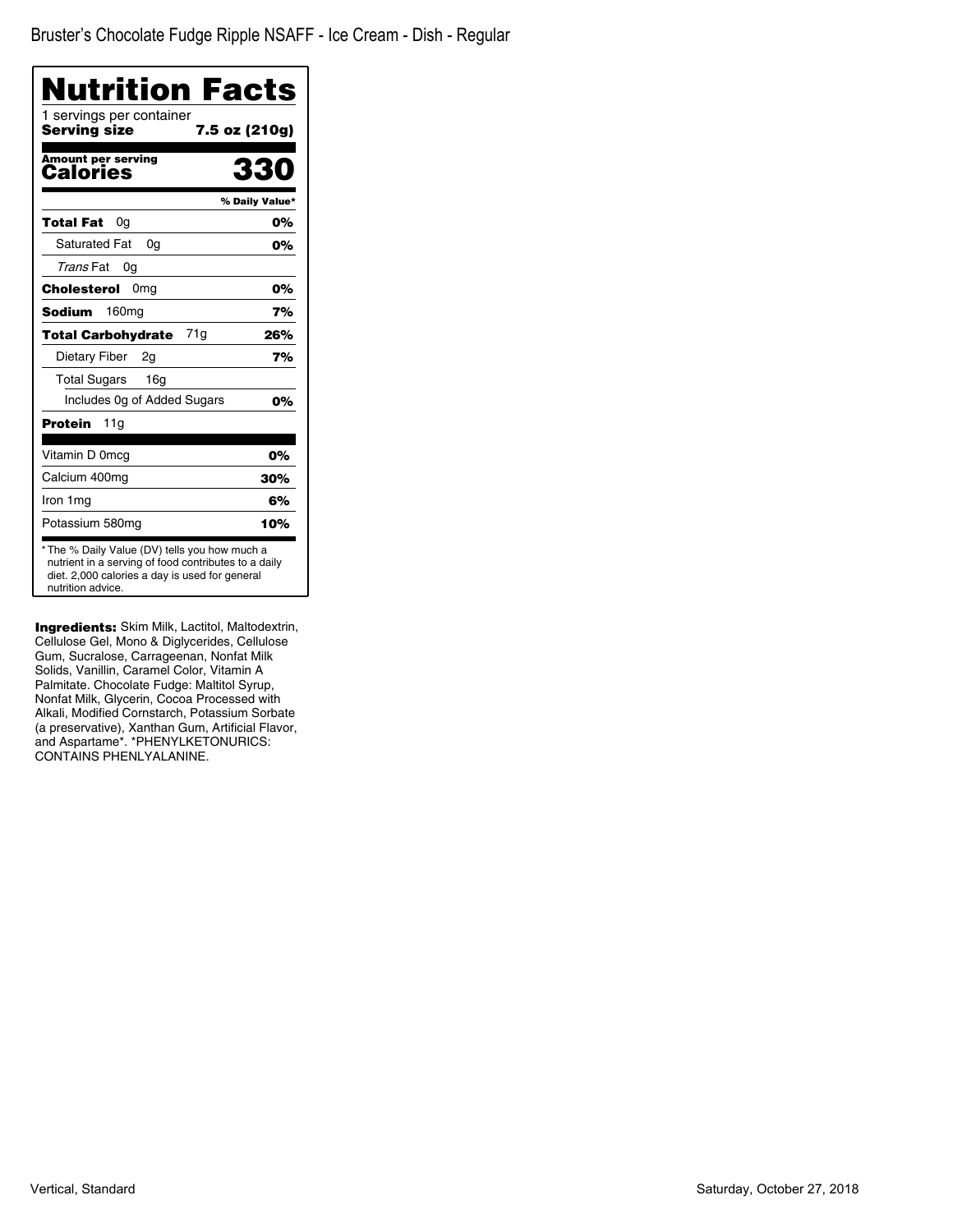| Nutrition Facts                                                                                                                                                              |                |
|------------------------------------------------------------------------------------------------------------------------------------------------------------------------------|----------------|
| 1 servings per container<br>Serving size<br>10 oz (280g)                                                                                                                     |                |
| <b>Amount per serving</b><br><b>Calories</b>                                                                                                                                 | 440            |
|                                                                                                                                                                              | % Daily Value* |
| Total Fat<br>0a                                                                                                                                                              | 0%             |
| <b>Saturated Fat</b><br>0a                                                                                                                                                   | 0%             |
| Trans Fat<br>0g                                                                                                                                                              |                |
| <b>Cholesterol</b><br>0 <sub>mg</sub>                                                                                                                                        | 0%             |
| 220mg<br>Sodium                                                                                                                                                              | 10%            |
| 94a<br><b>Total Carbohydrate</b>                                                                                                                                             | 34%            |
| Dietary Fiber<br>2g                                                                                                                                                          | 7%             |
| <b>Total Sugars</b><br>21g                                                                                                                                                   |                |
| Includes 0g of Added Sugars                                                                                                                                                  | 0%             |
| Protein<br>14a                                                                                                                                                               |                |
| Vitamin D 0mcg                                                                                                                                                               | 0%             |
| Calcium 530mg                                                                                                                                                                | 40%            |
| Iron 1.4mg                                                                                                                                                                   | 8%             |
| Potassium 780mg                                                                                                                                                              | 15%            |
| * The % Daily Value (DV) tells you how much a<br>nutrient in a serving of food contributes to a daily<br>diet. 2,000 calories a day is used for general<br>nutrition advice. |                |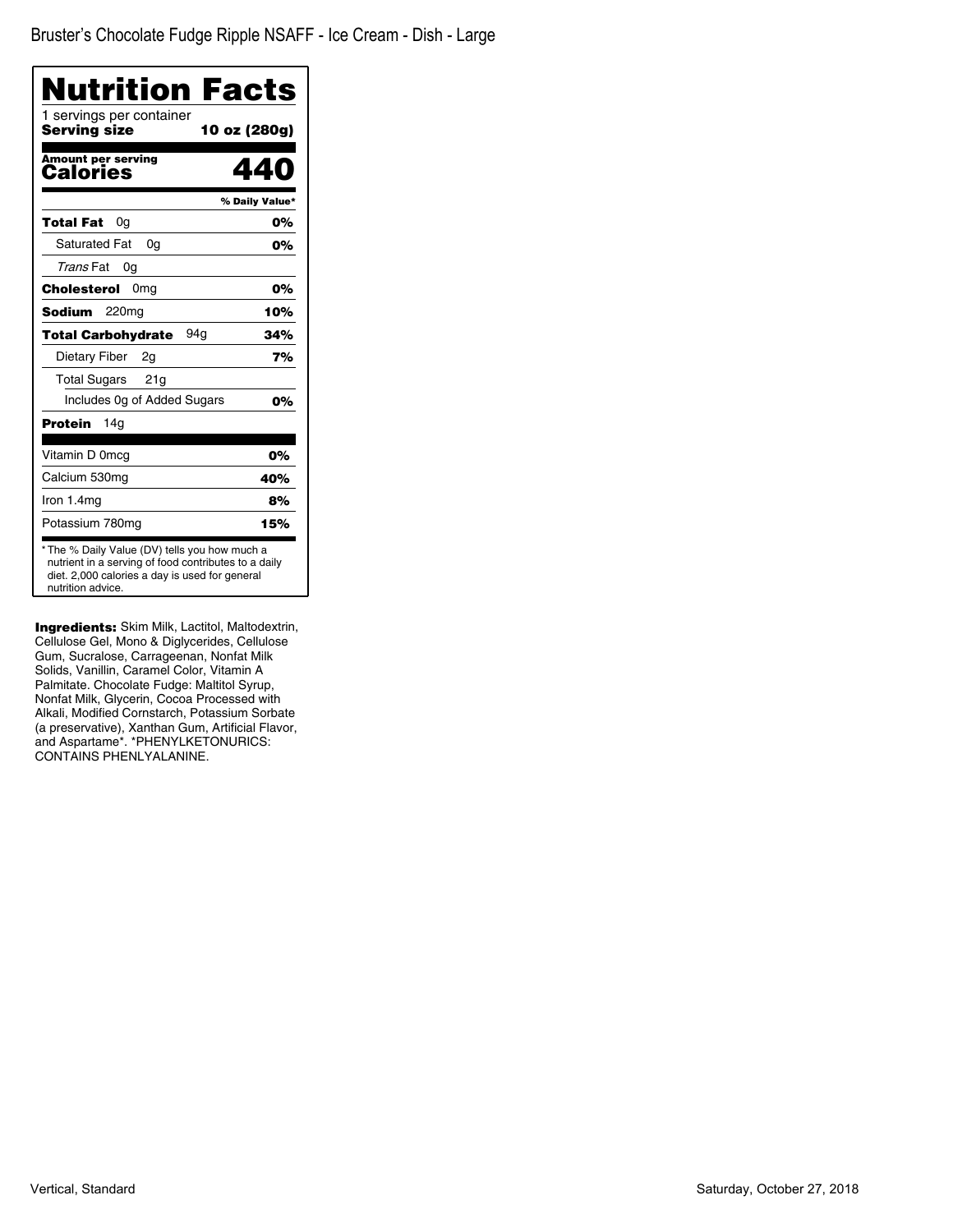| Nutrition Facts                          |                |
|------------------------------------------|----------------|
| 1 servings per container<br>Serving size | 3 oz (83g)     |
| <b>Amount per serving</b><br>Calories    | 160            |
|                                          | % Daily Value* |
| Total Fat<br>0g                          | 0%             |
| <b>Saturated Fat</b><br>0a               | 0%             |
| Trans Fat<br>0g                          |                |
| 0 <sub>mg</sub><br>Cholesterol           | 0%             |
| <b>Sodium</b><br>75 <sub>mg</sub>        | 3%             |
| 36g<br><b>Total Carbohydrate</b>         | 13%            |
| Dietary Fiber<br><1g                     | 4%             |
| <b>Total Sugars</b><br>8g                |                |
| Includes 3g of Added Sugars              | 6%             |
| Protein<br>4g                            |                |
| Vitamin D 0mcg                           | 0%             |
| Calcium 150mg                            | 10%            |
| Iron 0.7mg                               | 4%             |
| Potassium 200mg                          | 4%             |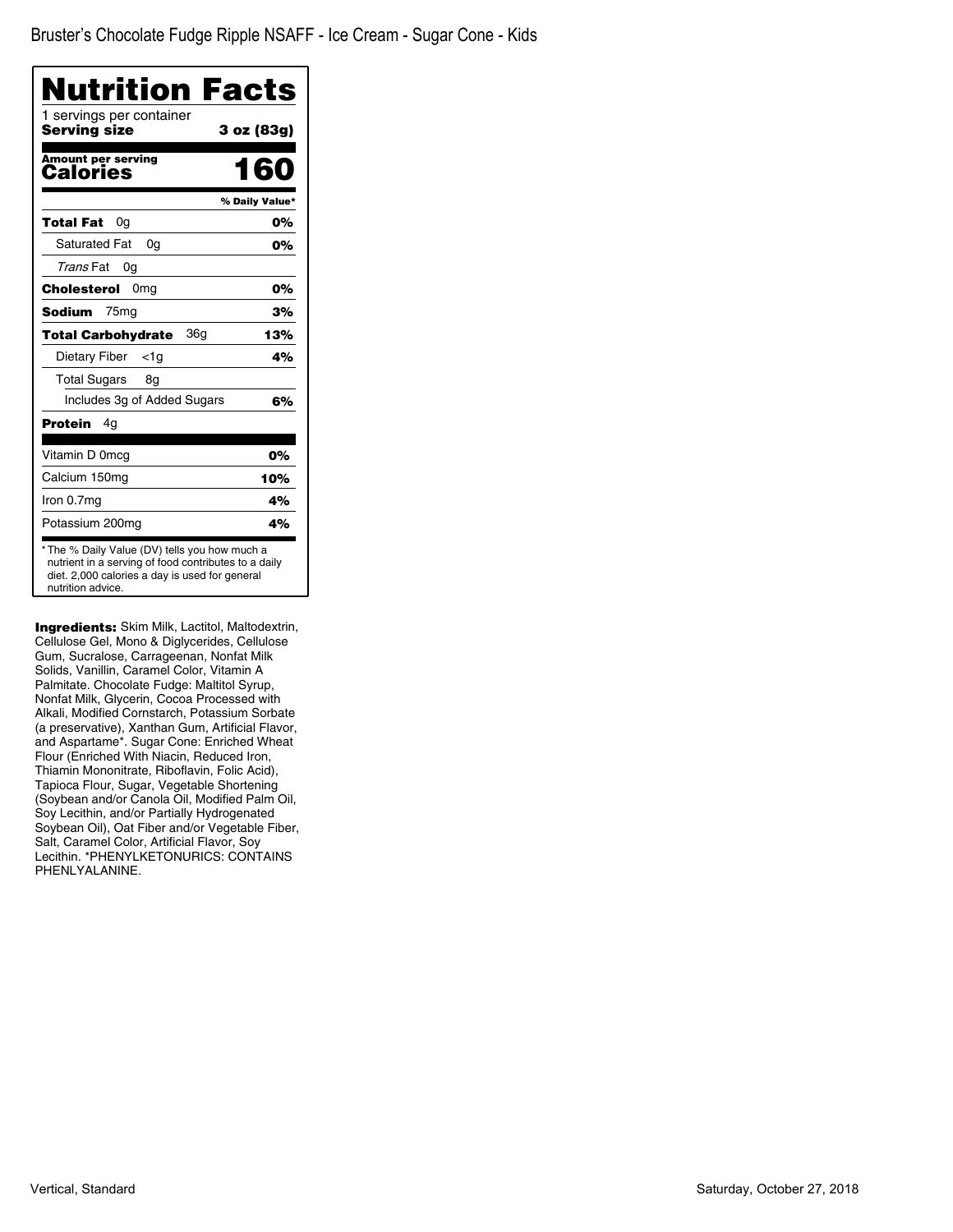| <b>Nutrition Facts</b>                   |                |
|------------------------------------------|----------------|
| 1 servings per container<br>Serving size | 5.5 oz (153g)  |
| <b>Amount per serving</b><br>Calories    | 270            |
|                                          | % Daily Value* |
| Total Fat<br>0g                          | 0%             |
| <b>Saturated Fat</b><br>0a               | 0%             |
| Trans Fat<br>0g                          |                |
| Cholesterol<br>0 <sub>mg</sub>           | 0%             |
| Sodium<br>130 <sub>mq</sub>              | 6%             |
| 59a<br><b>Total Carbohydrate</b>         | 21%            |
| Dietary Fiber<br>1g                      | 4%             |
| <b>Total Sugars</b><br>14 <sub>g</sub>   |                |
| Includes 3g of Added Sugars              | 6%             |
| Protein<br>8g                            |                |
| Vitamin D 0mcg                           | 0%             |
| Calcium 290mg                            | 20%            |
| Iron 1 mg                                | 6%             |
| Potassium 400mg                          | 8%             |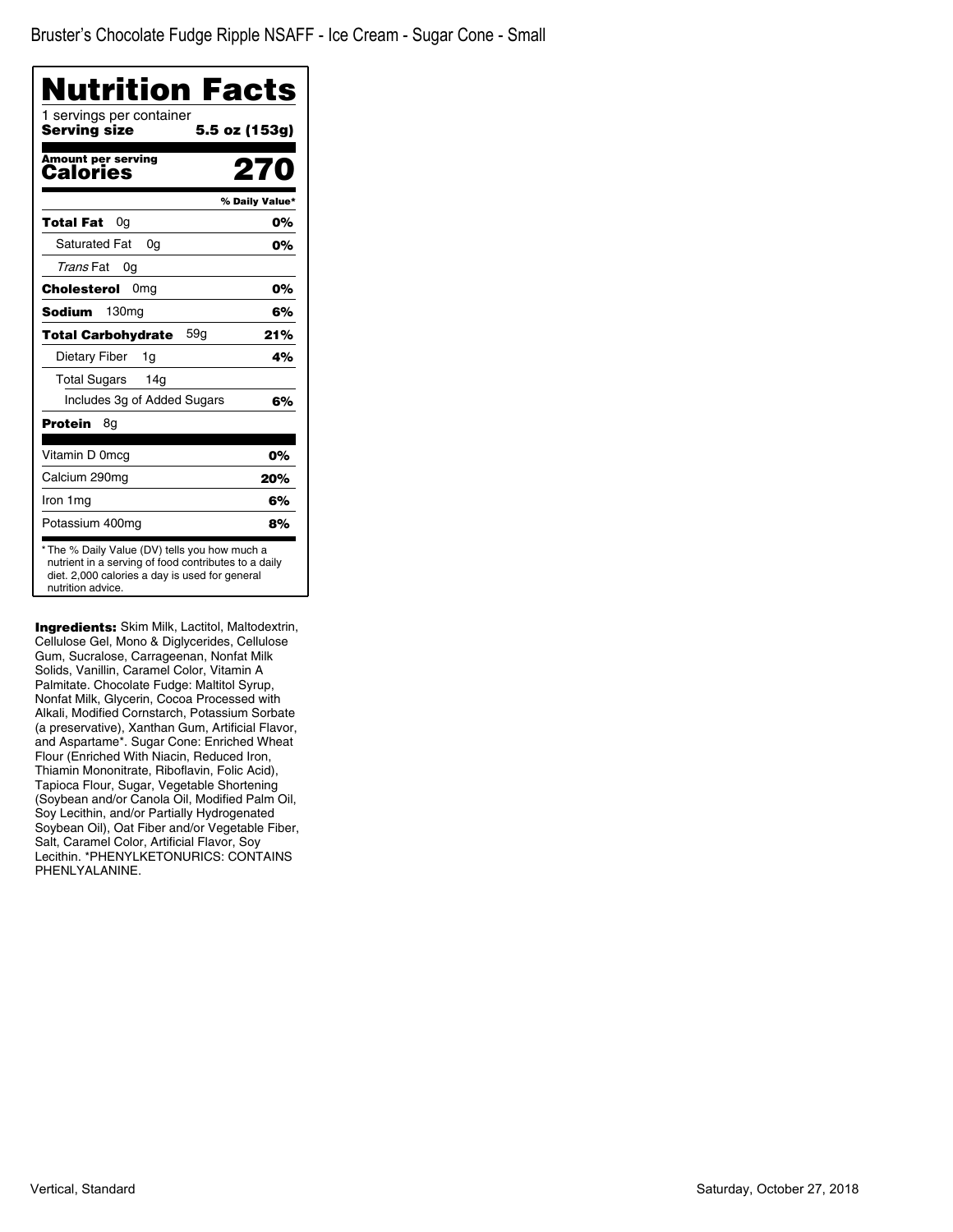| Nutrition Facts                                                                                                                                         |
|---------------------------------------------------------------------------------------------------------------------------------------------------------|
| 8 oz (223g)                                                                                                                                             |
| 380                                                                                                                                                     |
| % Daily Value*                                                                                                                                          |
| 1%                                                                                                                                                      |
| 0%                                                                                                                                                      |
|                                                                                                                                                         |
| 0%                                                                                                                                                      |
| 8%                                                                                                                                                      |
| 30%                                                                                                                                                     |
| 7%                                                                                                                                                      |
|                                                                                                                                                         |
| 6%                                                                                                                                                      |
|                                                                                                                                                         |
| 0%                                                                                                                                                      |
| 30%                                                                                                                                                     |
| 8%                                                                                                                                                      |
| 15%                                                                                                                                                     |
| * The % Daily Value (DV) tells you how much a<br>nutrient in a serving of food contributes to a daily<br>diet. 2,000 calories a day is used for general |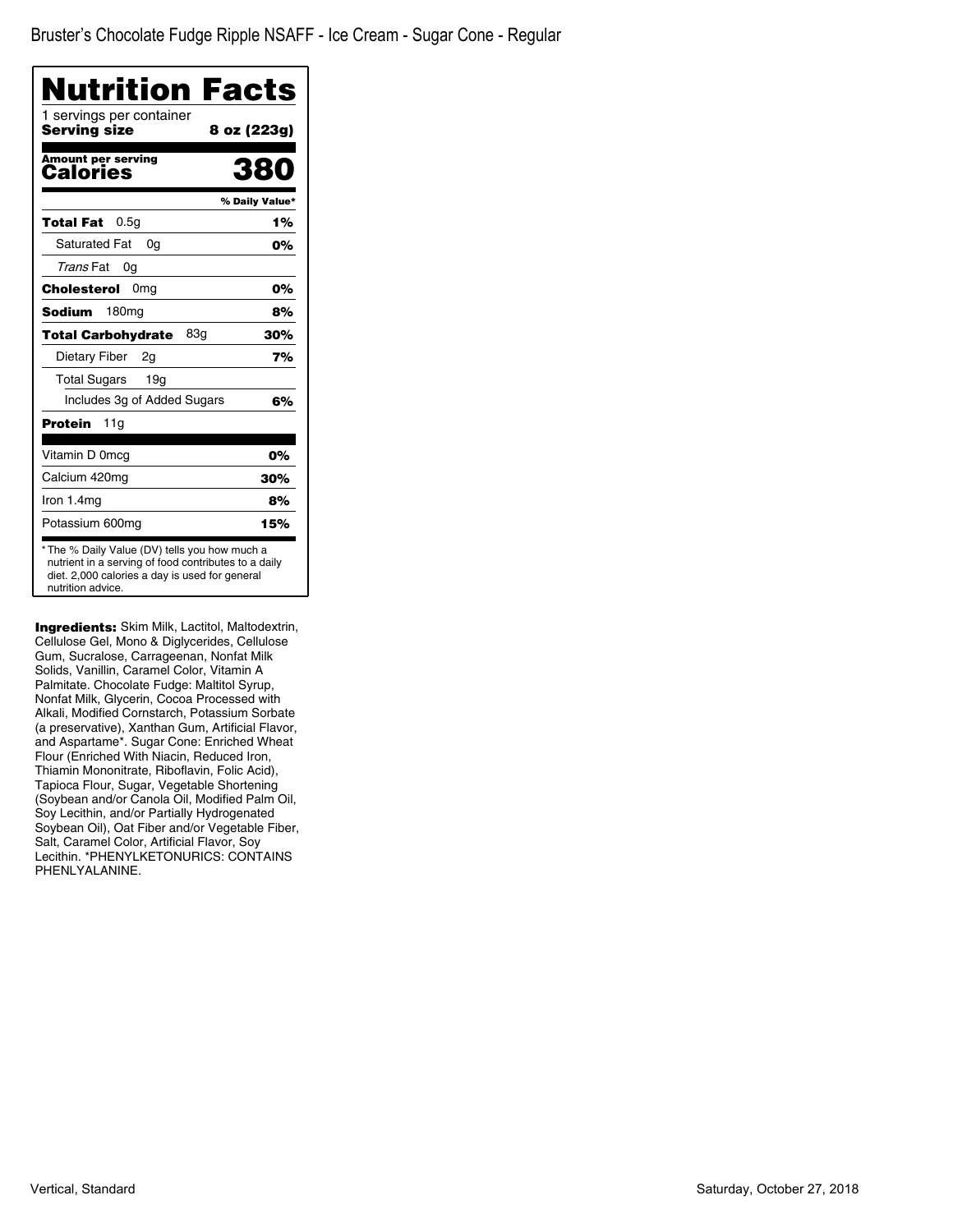| Nutrition Facts                               |                |
|-----------------------------------------------|----------------|
| 1 servings per container<br>Serving size      | 10.2 oz (293g) |
| <b>Amount per serving</b><br>Calories         | Ю)             |
|                                               | % Daily Value* |
| 0.5q<br><b>Total Fat</b>                      | 1%             |
| <b>Saturated Fat</b><br>0a                    | 0%             |
| Trans Fat<br>0a                               |                |
| 0 <sub>mg</sub><br>Cholesterol                | 0%             |
| <b>Sodium</b><br>240 <sub>mg</sub>            | 10%            |
| 106 <sub>g</sub><br><b>Total Carbohydrate</b> | 39%            |
| Dietary Fiber<br>2g                           | 7%             |
| <b>Total Sugars</b><br>24g                    |                |
| Includes 3g of Added Sugars                   | 6%             |
| Protein<br>15a                                |                |
| Vitamin D 0mcg                                | 0%             |
| Calcium 550mg                                 | 40%            |
| Iron 1.7mg                                    | 10%            |
| Potassium 800mg                               | 15%            |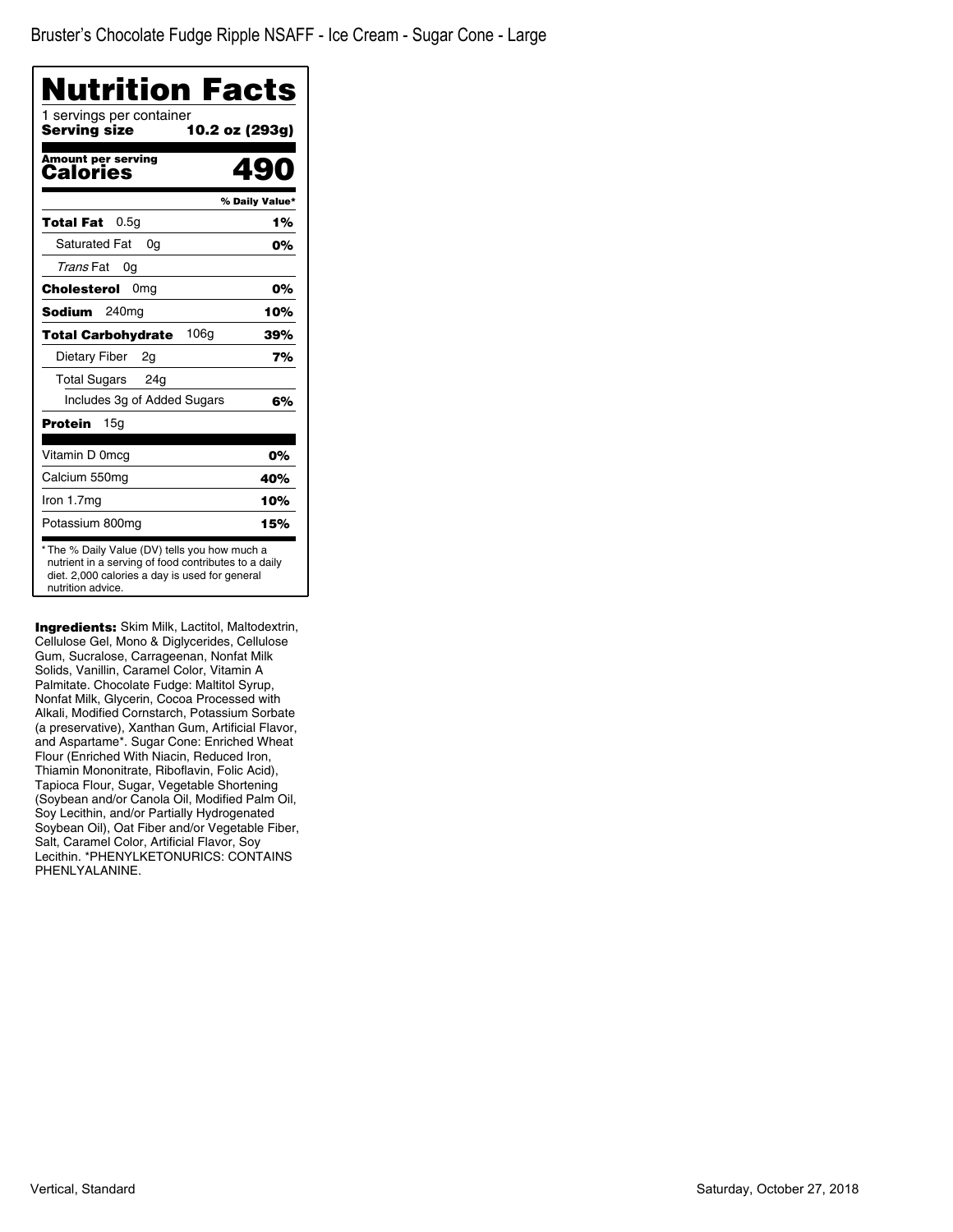| Nutrition Facts<br>1 servings per container |                |
|---------------------------------------------|----------------|
| Serving size                                | 3.6 oz (100g)  |
| <b>Amount per serving</b><br>Calories       |                |
|                                             | % Daily Value* |
| Total Fat<br>Зq                             | 4%             |
| <b>Saturated Fat</b><br>1g                  | 5%             |
| Trans Fat<br>0g                             |                |
| 10 <sub>mg</sub><br>Cholesterol             | 3%             |
| <b>Sodium</b><br>55 <sub>mg</sub>           | 2%             |
| 46g<br><b>Total Carbohydrate</b>            | 17%            |
| Dietary Fiber<br><1a                        | 4%             |
| <b>Total Sugars</b><br>16g                  |                |
| Includes 10g of Added Sugars                | 20%            |
| Protein<br>5g                               |                |
| Vitamin D 0mcg                              | 0%             |
| Calcium 130mg                               | 10%            |
| Iron 1 mg                                   | 6%             |
| Potassium 200mg                             | 4%             |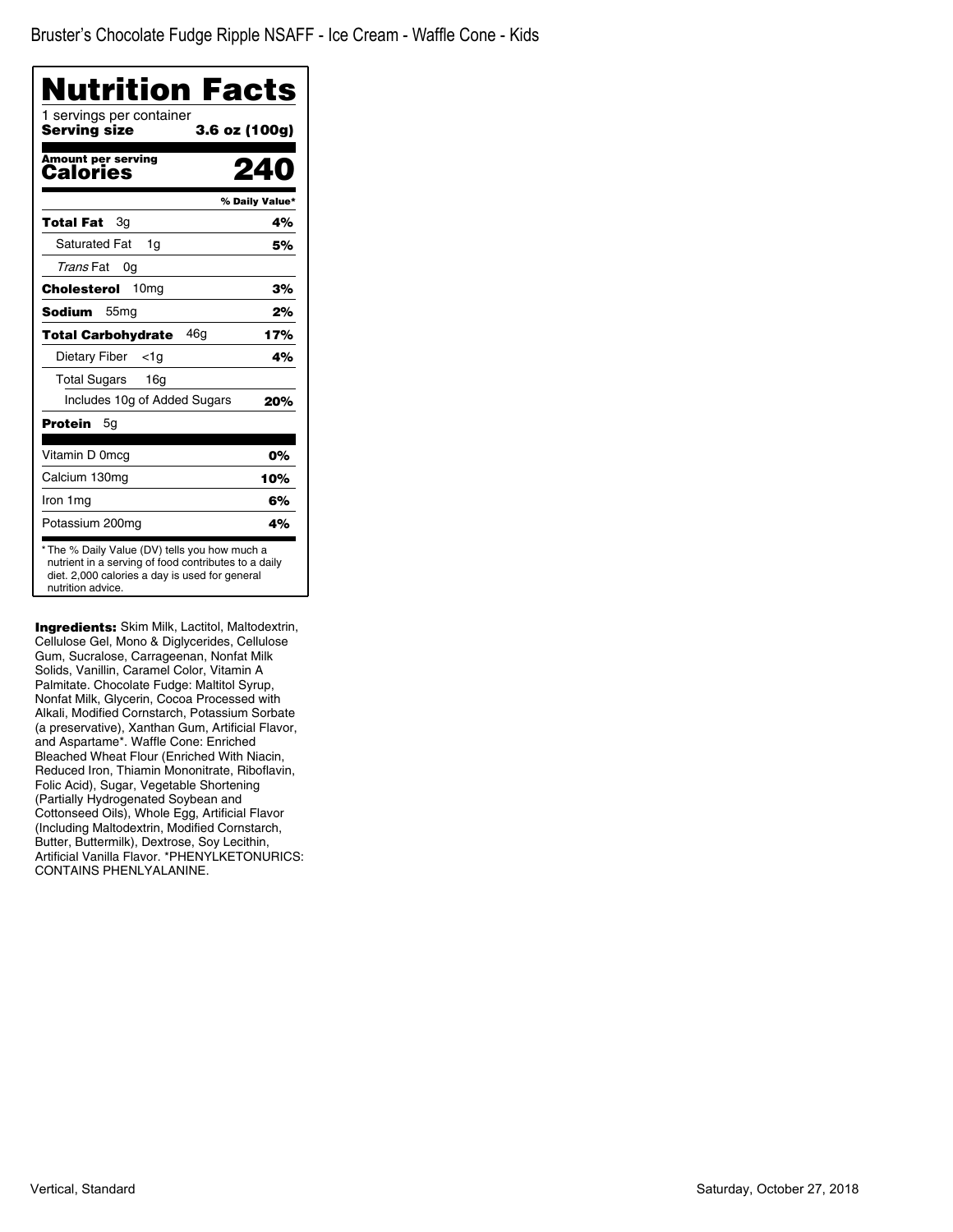| Nutrition Facts                          |                |
|------------------------------------------|----------------|
| 1 servings per container<br>Serving size | 6.1 oz (170g)  |
| Amount per serving<br>Calories           | 27             |
|                                          | % Daily Value* |
| 3.5 <sub>q</sub><br>Total Fat            | 4%             |
| <b>Saturated Fat</b><br>1q               | 5%             |
| Trans Fat<br>0g                          |                |
| 10 <sub>mg</sub><br>Cholesterol          | 3%             |
| <b>Sodium</b><br>110 <sub>mg</sub>       | 5%             |
| 70g<br><b>Total Carbohydrate</b>         | 25%            |
| Dietary Fiber<br>1g                      | 4%             |
| <b>Total Sugars</b><br>21 <sub>g</sub>   |                |
| Includes 10g of Added Sugars             | 20%            |
| Protein<br>9g                            |                |
| Vitamin D 0mcg                           | 0%             |
| Calcium 270mg                            | 20%            |
| Iron 1.2mg                               | 6%             |
| Potassium 390mg                          | 8%             |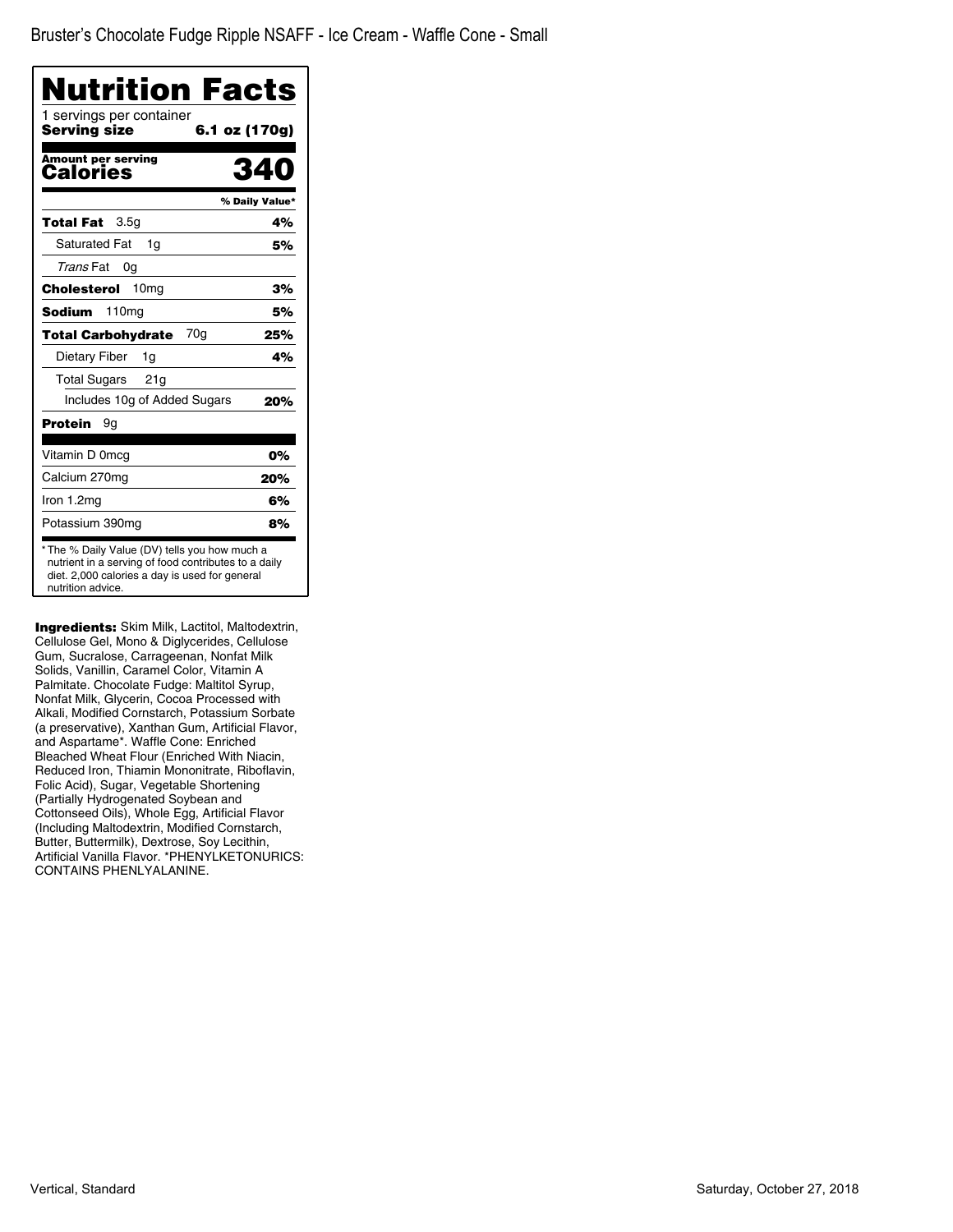| Nutrition Facts<br>1 servings per container |                |
|---------------------------------------------|----------------|
| Serving size                                | 8.6 oz (240g)  |
| Amount per serving<br>Calories              | 450            |
|                                             | % Daily Value* |
| 3.5 <sub>q</sub><br>Total Fat               | 4%             |
| <b>Saturated Fat</b><br>1q                  | 5%             |
| Trans Fat<br>0g                             |                |
| 10 <sub>mq</sub><br>Cholesterol             | 3%             |
| <b>Sodium</b><br>160mg                      | 7%             |
| 94a<br>Total Carbohydrate                   | 34%            |
| Dietary Fiber<br>2g                         | 7%             |
| <b>Total Sugars</b><br>26 <sub>g</sub>      |                |
| Includes 10g of Added Sugars                | 20%            |
| 12g<br>Protein                              |                |
| Vitamin D 0mcg                              | 0%             |
| Calcium 400mg                               | 30%            |
| Iron 1.6mg                                  | 8%             |
| Potassium 580mg                             | 10%            |